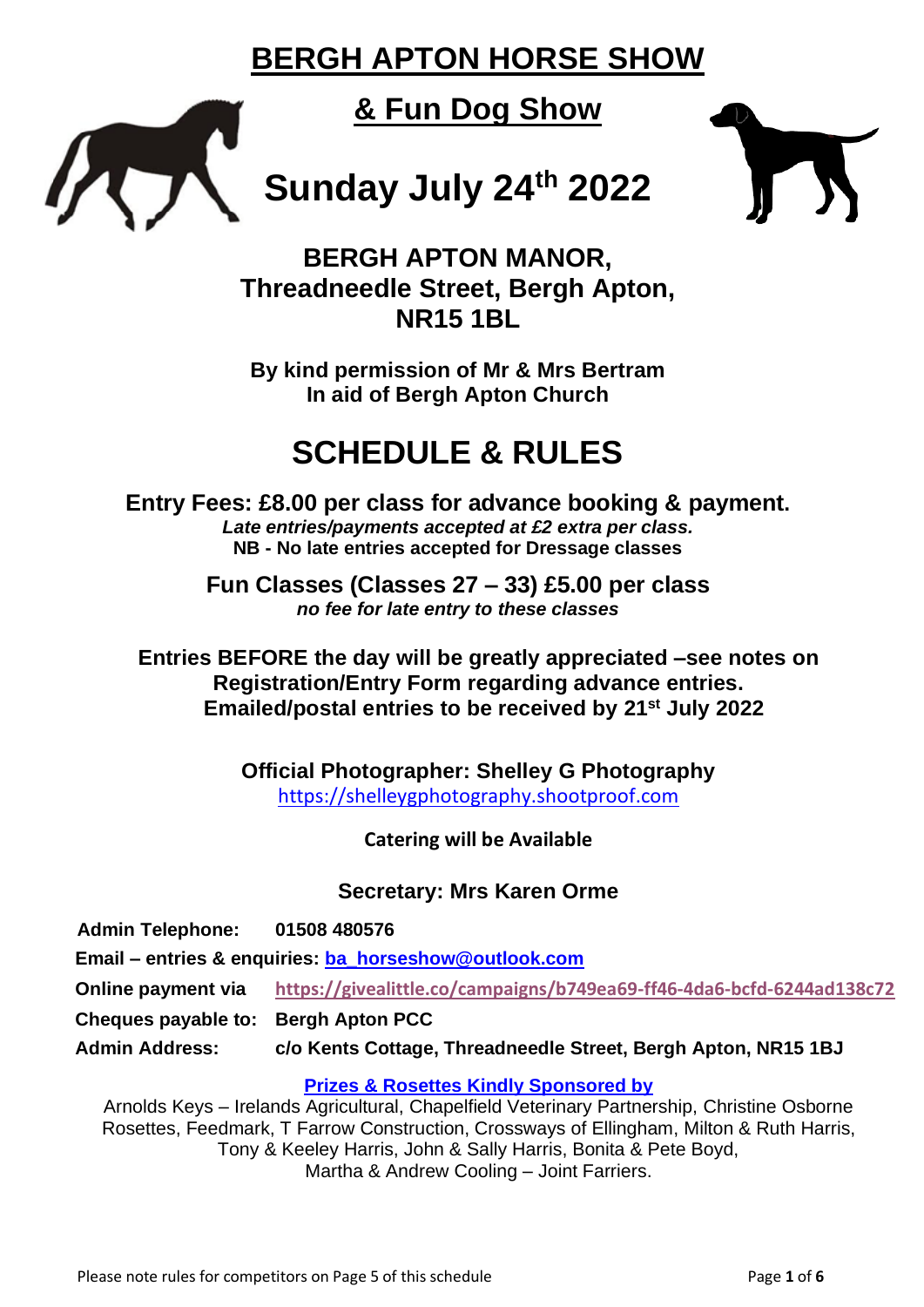# **Ring 1**

#### **9:30am Judge: Mr. Ashley Orme**

- **1. Best Turned Out In-hand and Ridden.** Ridden to be 4 years old & over. Lead rein permitted. If used, lead rein to be attached to noseband only, and a snaffle bridle to be used.
- **2. Open Lead Rein Pony.** Leading Rein Pony, mare or gelding, 4 years old & over. To be led by an attendant and shown in a snaffle bridle. Lead rein to be attached to the noseband only.
- **3. Open First Ridden.** 4 years old and over To be shown in a snaffle bridle only.
- **4. Ridden Pony.** Open Show Pony, mare or gelding, 4 years old and over.
- **5. Open Ridden Mountain and Moorland** Open to Mountain & Moorland ponies registered with their respective Pure-bred Societies of Dartmoor, Exmoor, Shetland and Welsh A, B, C & D, Connemara, Dales, Fell, Highland and New Forest stallion, mare or gelding, 4 years old & over. Rider any age.
- **6. Part-bred Ridden Mountain and Moorland.** Open to any unregistered, part-bred Mountain and Moorlands, 4 years old & over.
- **7. Open Ridden Piebald/Skewbald.** Open to Piebald / Skewbald stallion, mare or gelding, 4 years old & over. Riders any age. Classes may be divided depending on entries.
- **8. Ridden Traditional and Anything Hairy.** Rider any age. Horse or pony any height/colour. 4 years old & over

## **CHAMPIONSHIP A**

#### **1 st and 2nd prize winners of classes 1 – 8. Champion and Reserve champion to qualify for the supreme championship**

# **Ring 1**

### **Not Before 1pm Judge: Emma Matthews**

- **9. Ridden Veteran.** Horse or Pony aged 15 years & over.
- **10. Riding Horse.** Open Riding Horse, mare or gelding, 4 years old & over.
- **11. Ridden Hunter** Open Ridden Hunter, mare or gelding, 4 years old & over.
- **12. Ridden Cobs** Open Ridden Cob, mare or gelding, 4 years old & over.
- **13. Ridden Thoroughbreds and Part-breds.** Any height. 4 years old & over.
- **14. Ridden Foreign Breed** Any height, 4 years old & over.
- **15. Concours d'Elegance In-hand or ridden ♦**. If ridden, horse or pony to be 4 years old & over. Lead Rein Allowed. Hard hats must be worn.

**♦** PLEASE NOTE THIS CLASS WILL NOT BE HELD UNTIL ALL IN-HAND AND RIDDEN CLASSES HAVE FINISHED.

## **CHAMPIONSHIP B**

### **1 st and 2nd prize winners of classes 11 - 15**

**Champion and Reserve champion to qualify for the supreme championship** Prize Rug & Rosette Sponsored by Chapelfield Veterinary Partnership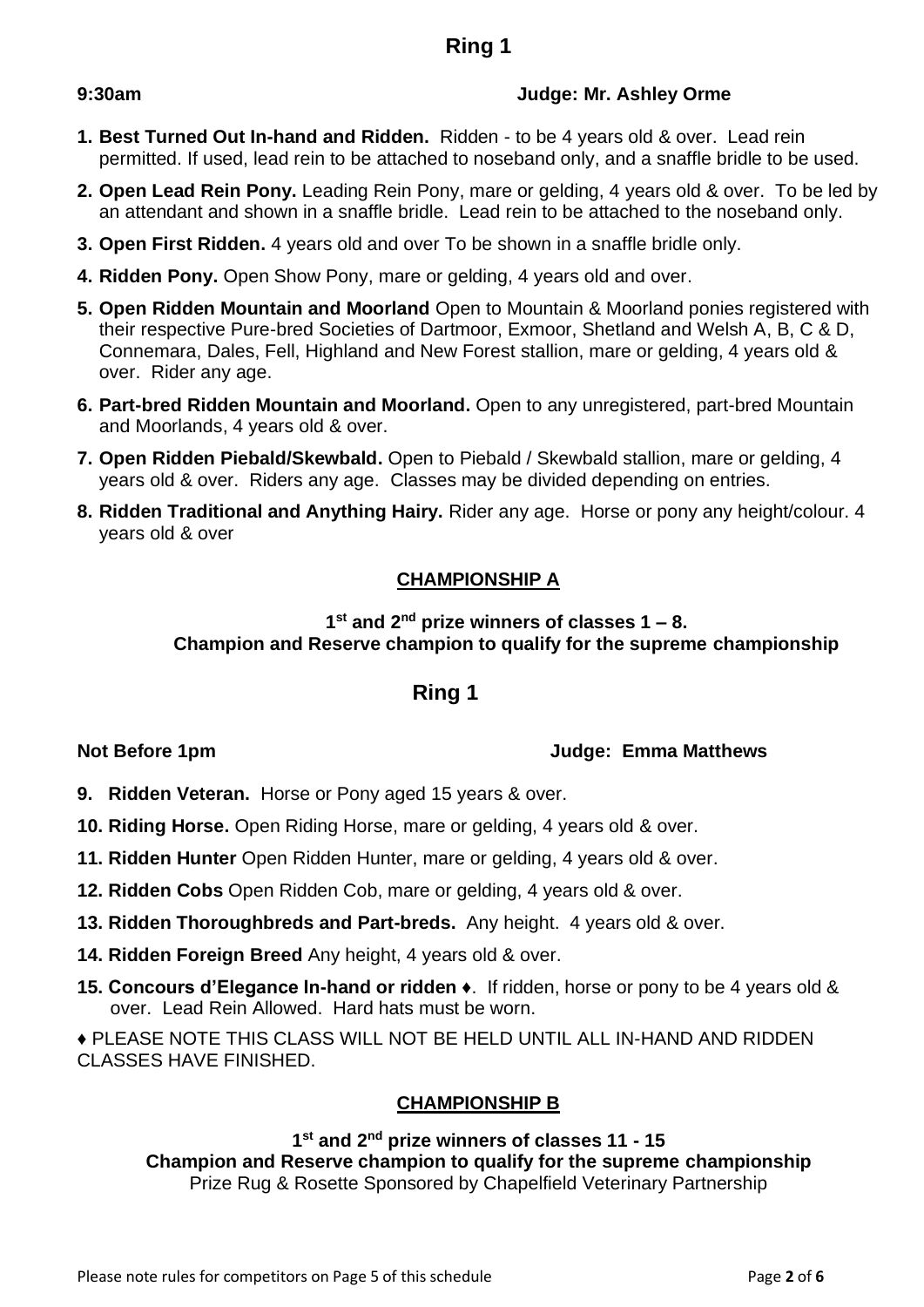## **9:30am Judge: Mr Tom Saunders**

**16. In-hand Pony.** In-hand Riding Ponies; stallion, mare, colt, filly or gelding. Any age, not to exceed 148cm at maturity.

**17. In-hand Horse.** Any horses exceeding 148cm. Any age

**18. In-hand Piebald/Skewbald.** Open In-hand Piebald / Skewbald stallion, mare, colt, filly or gelding, any age. Classes may be divided depending on entries.

**19. In-hand Traditionals and Anything Hairy.** Horse/ pony any height any colour. Any age.

**20. Open In-hand Mountain and Moorland.** Open to Mountain & Moorland ponies registered with their respective Pure-Bred Societies of Dartmoor, Exmoor, Shetland and Welsh A, B, C & D, Connemara, Dales, Fell, Highland and New Forest stallion, mare or gelding. Any age

**21. In-hand Young Stock.** 1, 2 & 3 year old.

**22. Open In-hand Part-bred.** Horse or Pony any height. Any Age

**23. In-hand Veteran.** Open mixed age - Horse or pony aged 15yrs & over.

**24. In-hand Cob Type.** Open to mares, stallions and geldings aged 4 years & over. Any height.

**25. In-hand Foreign Breeds.** Horse or pony any height. Any age.

**26. Thoroughbreds and Part-bred.** Horse or pony any height. Any age.

## **CHAMPIONSHIP C**

### **1 st and 2nd prize winners of classes 16 - 26 Champion and Reserve champion to qualify for the supreme championship**

# **Ring 2**

## **Not before 1:30pm Judge: Mr Ashley Orme**

**Fun Classes 27 – 33** can be either ridden or In-hand unless otherwise stated. All unplaced competitors will receive a special rosette.

- **27. Prettiest Mare**
- **28. Handsomest Gelding**
- **29. Young handler**
- **30. Pony/ Horse the judge would like to take home**
- **31. Scruffiest Pair**
- **32. Longest mane and tail**
- **33. Fancy dress.**

#### **CHAMPIONSHIP D 1 st and 2nd prize winners of classes 27 – 33**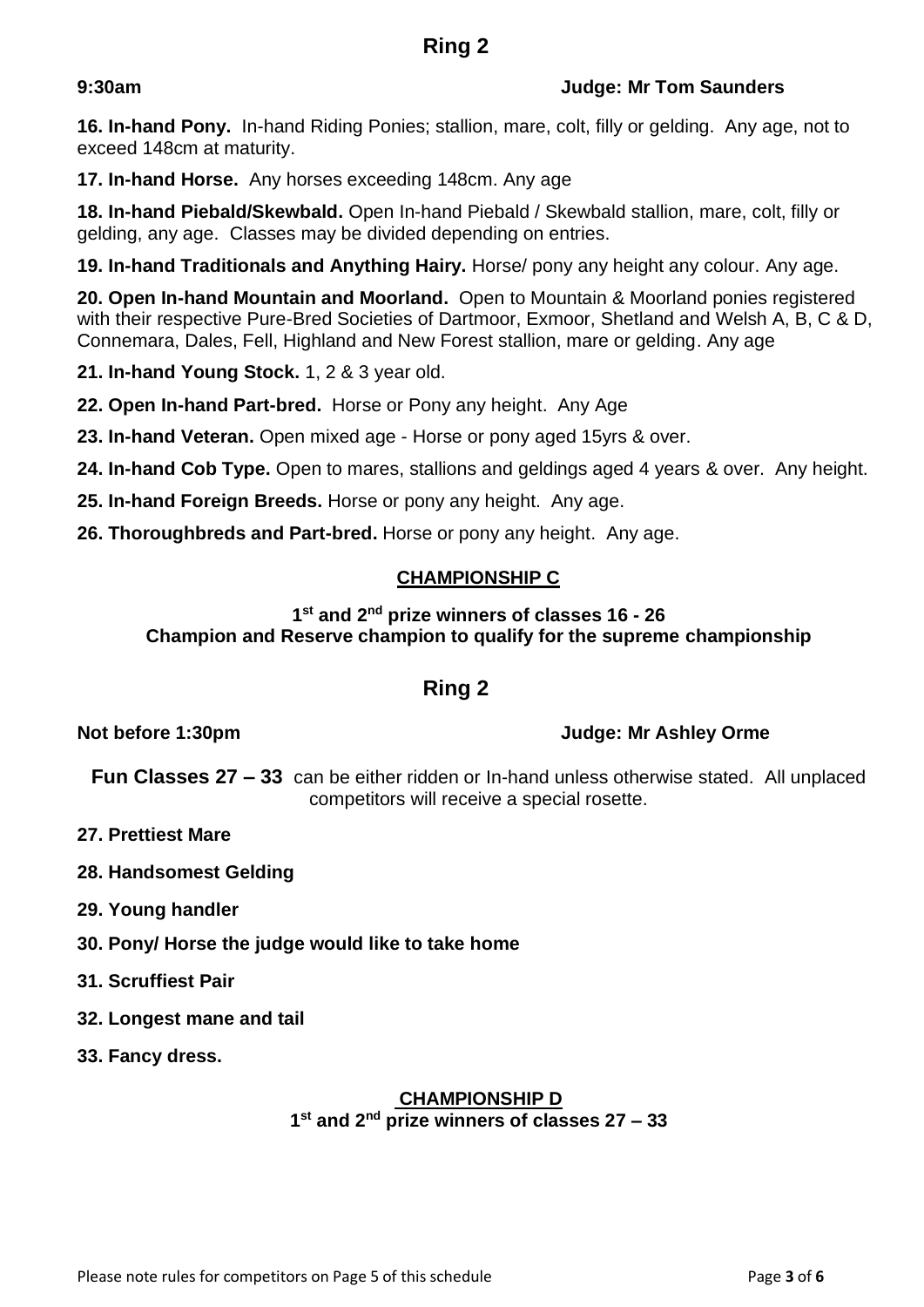# **Ring 3**

**9am - 12.45pm Dressage (On a Grass Arena) Judge Donna Clayton**

**Please state your chosen test on entry form. Classes £8 per class No late entries** *All Entries must be made by 21st July*



**CLASS A Intro B ~**

**CLASS B Prelim 12 ~**

**CLASS C Novice 28 ~**



# **Ring 3**

## **1.30pm Judge: Mr Tom Saunders**

**34. Introduction to showing**. Ridden - 4 years old & over Lead rein permitted. Horse or pony any height. This class is for combinations competing for the first showing season. Walk and trot only when *en masse*.

- **35. Ridden Novice.** 4 years old & over. Horse and rider combinations not to have been placed 1<sup>st</sup> or 2<sup>nd</sup> in more than 3 ridden classes. Walk and trot only when on mass. Snaffle bridle only permitted. Classes will be split depending on number of entries
- **36. Family Horse/Pony.** 4 years old & over To be ridden by an adult and child under 14 years.
- **37. Utility Horse or Pony \*.** 4 years old & over. Lead rein permitted.
- **38. Utility horse \*** 4 years old & over. Exceeding 148cms.

**\*Utility -** *To complete a simple obstacle course with tasks designed to reflect qualities of a utility horse or pony. Competitors may be required to jump some small fences. A short individual show required. Snaffle bridle only permitted.* 

# **CHAMPIONSHIP E**

**1 st and 2nd prize winners of classes 34 – 38 Champion and Reserve champion to qualify for the supreme championship**

# **~ SUPREME CHAMPIONSHIP ~**

**All Ridden & In-hand Champions & Reserve Champions to compete** SPONSORED BY CHRISTINE OSBORNE ROSETTES, 01508 480386

\* doing our small bit for the environment; - small prizes to be awarded but no trophies this year.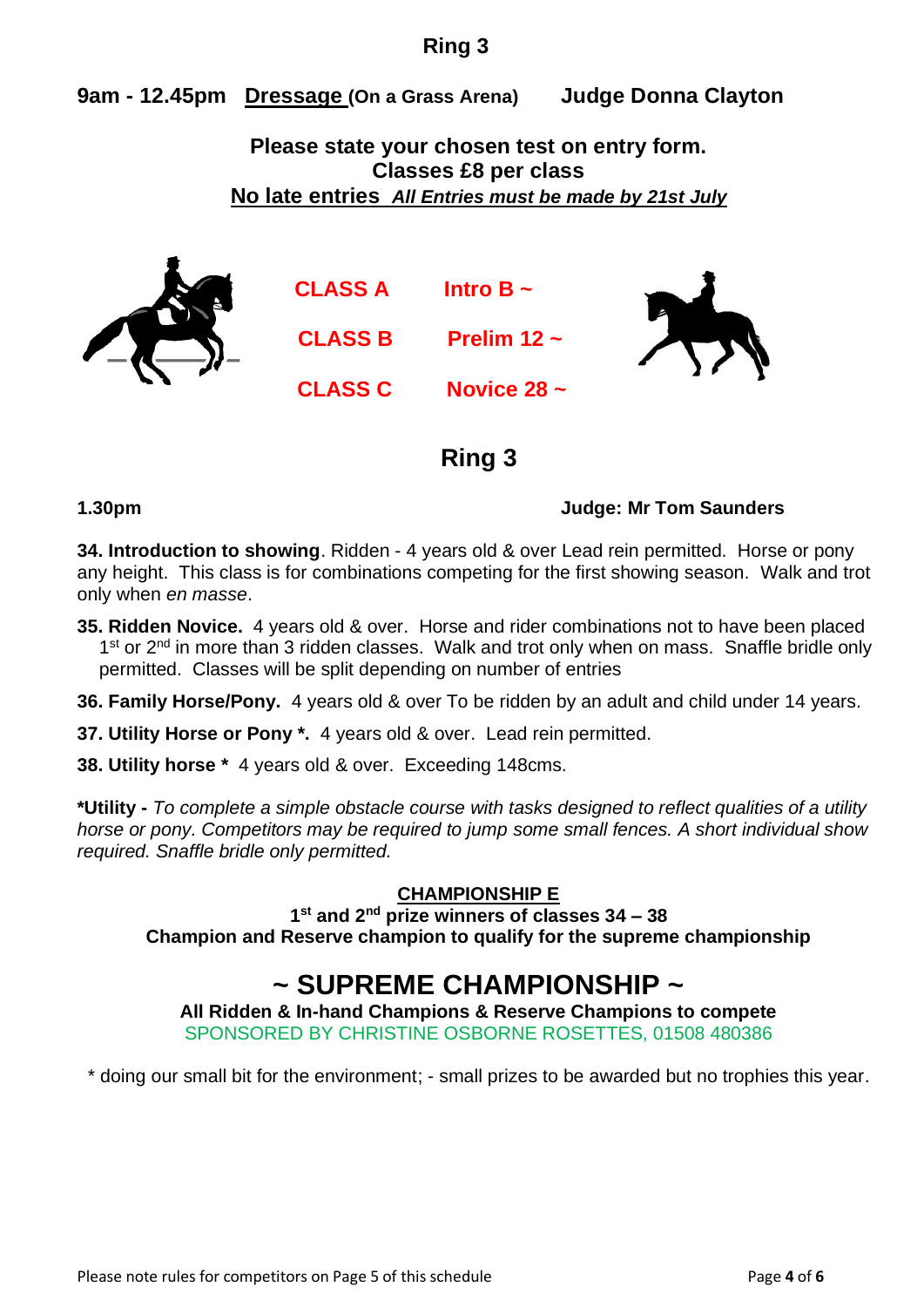# **RULES - BERGH APTON HORSESHOW 2022**

#### **Bergh Apton Manor, Threadneedle Street, Bergh Apton, Norwich, Norfolk, NR15 1BL**

#### **If you are feeling unwell or are experiencing Covid 19 symptoms, please do not attend the Show**

- **1.** It is a condition of entry that each entrant has read, understood and agrees to be bound by these Rules.
- **2.** Those attending the Show are to take all reasonable precautions to avoid and prevent accidents. Mr and Mrs Bertram & the Organisers of the Show accept no liability in respect of any accident, loss, damage, injury or illness to any person, animal or property however caused.
- **3.** All competitors are required to have their own third-party liability insurance, and to have insured whatever property and livestock brought to the show that is their own or for which they have responsibility.
- **4.** Dogs must be kept on leads and under control at all times. Any mess must be picked up, bagged and removed from the site.
- **5.** Riding hats; at all times whilst mounted on horseback, riders must wear properly fitted and fastened protective headgear which complies with the latest British Standard. This requirement also applies to anyone under 14 years of age entering ponies/horses in the In-hand classes.
- **6.** In the interests of safety, the wearing of face or body jewellery is not permitted in any class.
- **7.** Bridles, unless otherwise stated any suitable bridle may be used. Ponies shown on the lead rein may only be shown in a snaffle bridle.
- **8.** All ridden ponies or horses must be 4 years old and over.
- **9.** The ages of riders and horses are to be taken at 1<sup>st</sup> January 2022.
- **10.** In the interests of safety, horses/ponies may only be walked in the trailer lines no trotting or cantering is permitted.
- **11.** No animal to be left unattended in the lorry/trailer park.
- **12.** Owners/riders are responsible for the welfare of their animal and to ensure that no horse/pony is overcompeted.
- **13.** Juvenile competitors under the age of 16 years must be supervised by a responsible adult.
- **14.** Any stallion must be ridden/handled by a competent person with a minimum age of 14 years.
- **15.** Stallions, mares or geldings may compete in any class unless otherwise stated.
- **16.** In-hand classes are open to all ages.
- **17.** Lorries and trailers must not be mucked out onto any part of the show ground.
- **18.** The Organisers reserve the right to split or amalgamate any class.
- **19.** Judging times are as accurate as possible but can be subject to change
- **20.** Entry fees are non-refundable unless a class has been cancelled by the Organisers.
- **21.** The Judges' decisions are final.
- **22.** No judge will be competing in classes.
- **23.** Interference from outside the ring will result in elimination and a requirement to leave the ring.
- **24.** The Organisers of the Show reserve the right to refuse entries without giving a reason, or to require the removal from the site of any animal not considered by the Officials to be adequately under control. Similarly, any owners exhibiting abusive or threatening behaviour will be asked to remove themselves and their animals from the site.